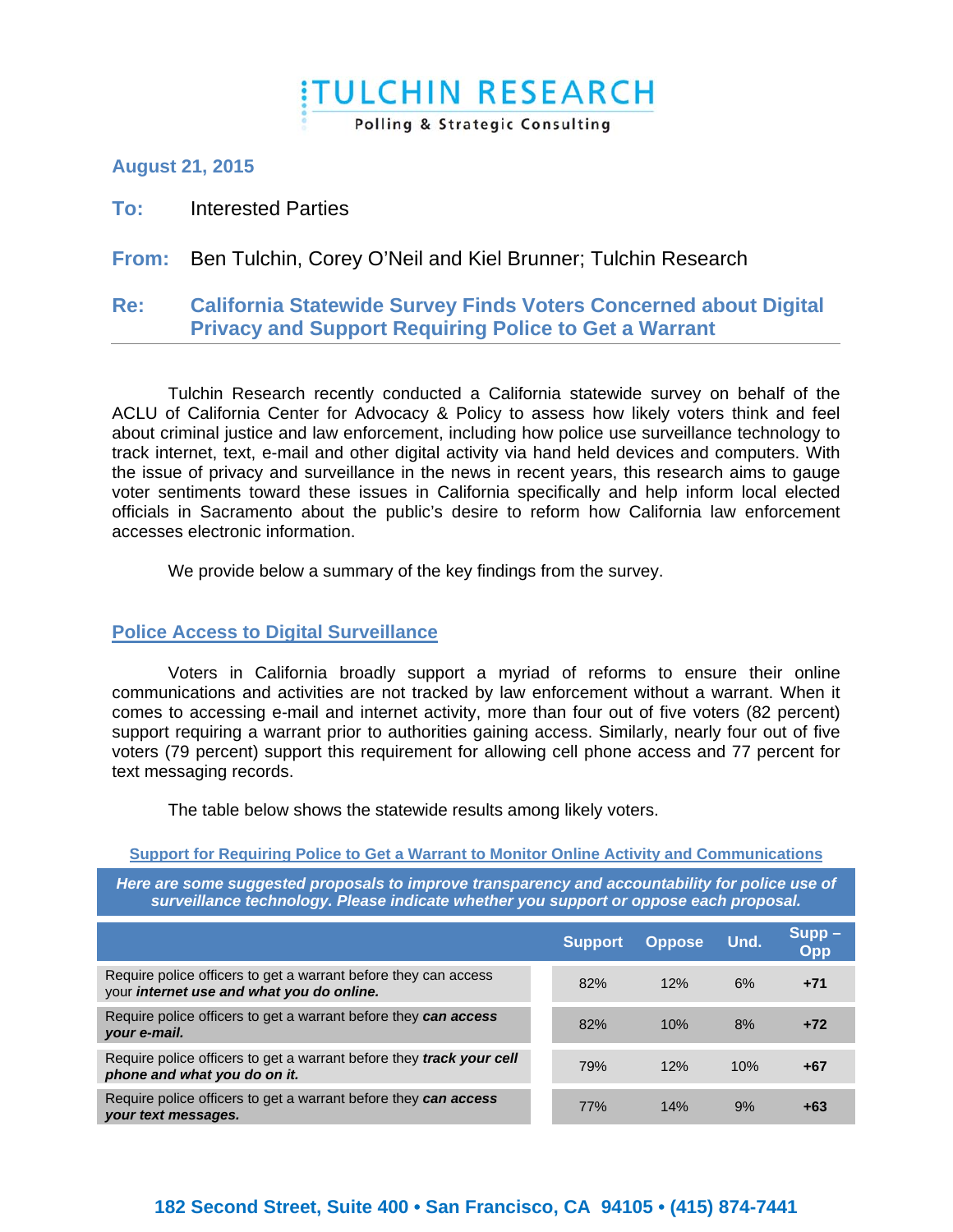In looking specifically at the high levels of support for requiring law enforcement to obtain a warrant prior to conducting surveillance of online activity (82 percent support), this proposal garners overwhelming backing from across majorities of every key demographic group in the state including:

- Both women (83 percent support) and men (81 percent) show strong support for this reform;
- All ethnic groups including Latinos (93 percent), African Americans (88 percent), Asians (87 percent) and Caucasians (78 percent);
- Bridging the partisan divide, Democratic (87 percent), Republican (74 percent) and independent (83 percent) voters all broadly support requiring a warrant in this context; and
- Voters of all ages agree that police should get a warrant prior to tracking online use with voters ages 18 to 29 most in favor (90 percent), followed by voters ages 30 to 49 (83 percent), voters ages 50 to 64 (82 percent) and voters ages 65 and older (79 percent).

**Support for Requiring Police to Get a Warrant to Access Internet Use (By Demographic Group)** 

*Here are some suggested proposals to improve transparency and accountability for police use of surveillance technology. Please indicate whether you support or oppose each proposal.* 

*Require police officers to get a warrant before they can access your internet use and what you do online*

|                              | <b>Support</b> | <b>Oppose</b> | Supp-<br>Opp |
|------------------------------|----------------|---------------|--------------|
| <b>All California Voters</b> | 82%            | 12%           | $+71$        |
| Gender                       |                |               |              |
| Women                        | 83%            | 11%           | $+72$        |
| <b>Men</b>                   | 81%            | 13%           | $+69$        |
| <b>Ethnicity</b>             |                |               |              |
| <b>Blacks</b>                | 88%            | 5%            | $+81$        |
| Latinos                      | 93%            | 6%            | $+86$        |
| <b>Asians</b>                | 87%            | 4%            | $+83$        |
| <b>Whites</b>                | 78%            | 15%           | $+62$        |
| <b>Party</b>                 |                |               |              |
| <b>Democrats</b>             | 87%            | 7%            | $+80$        |
| <b>Republicans</b>           | 74%            | 18%           | $+56$        |
| Independents                 | 83%            | 13%           | $+70$        |
| <b>Age</b>                   |                |               |              |
| 18-29                        | 90%            | 9%            | $+81$        |
| 30-39                        | 83%            | 12%           | $+71$        |
| 40-49                        | 83%            | 10%           | $+73$        |
| 50-64                        | 82%            | 11%           | $+70$        |
| $65+$                        | 79%            | 14%           | $+65$        |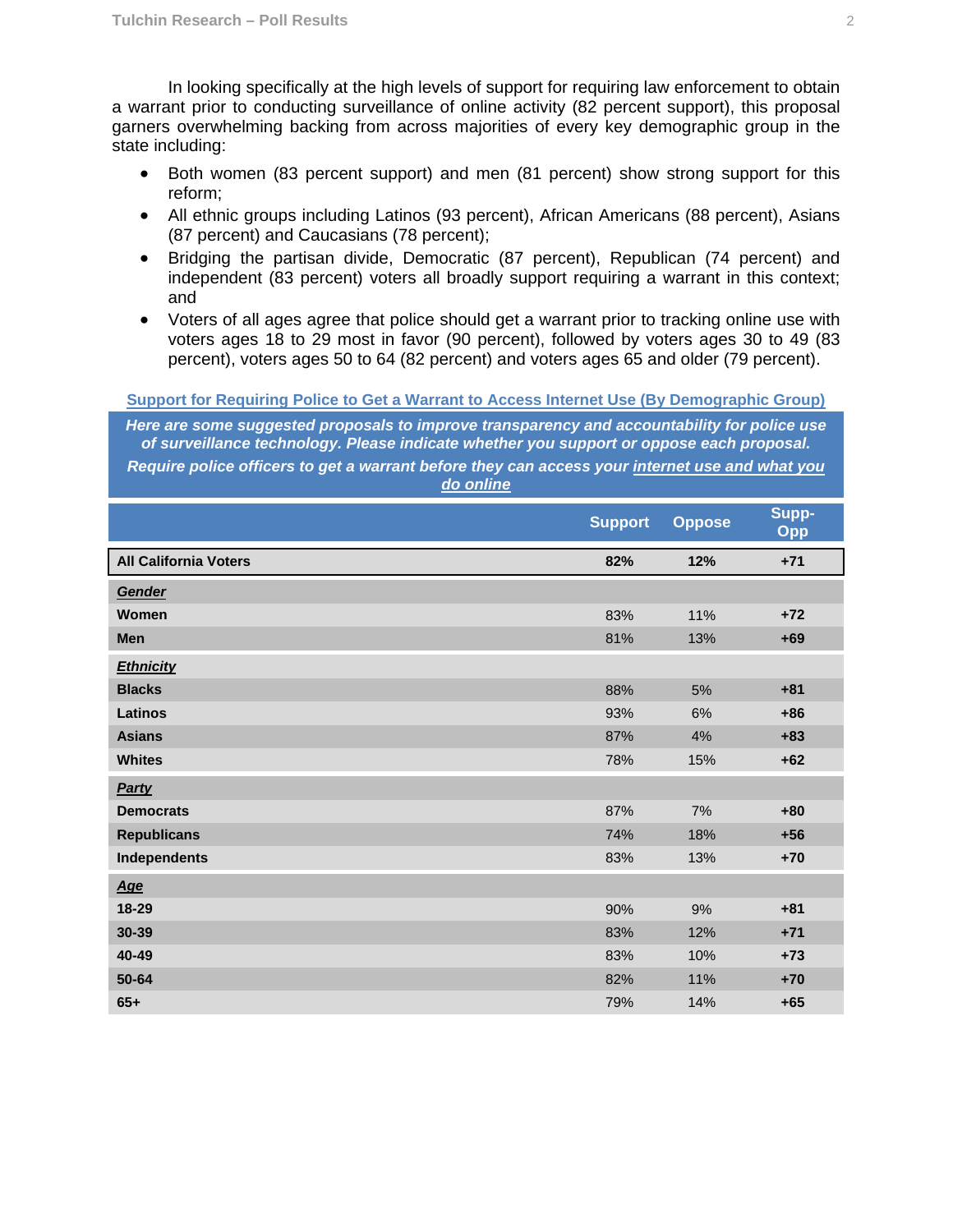Voters in the state also carry strong sentiments about requiring law enforcement to obtain a warrant before tracking cell phone usage and activity (79 percent support). Similar to online activity above, every demographic group shares this strong support for protecting their privacy on their mobile devices:

- Both men (82 percent) and women (75 percent) offer strong support for requiring a warrant to track cell phones and what individuals do on their phones;
- Cell phone privacy strikes a chord most notably among Asian (95 percent) and African American voters (93 percent), while there is also support from over three-quarters of white and Latino (77 percent) voters;
- Voters of all parties support requiring warrants for police to access cell phone data and activity as Democratic (81 percent), Republican (74 percent) and independent (79 percent) voters all approve of this measure; and
- Among various age groups, support for cell phone privacy is strongest among voters ages 50 to 64 (82 percent) and is followed closely by voters ages 65 and older (79 percent), ages 40 to 49 (78 percent), and voters age 18-39 (74 support).

#### **Cell Phone Use Requirement Proposal (By Demographic Group)**

*Here are some suggested proposals to improve transparency and accountability for police use of surveillance technology. Please indicate whether you support or oppose each proposal.* 

*Require police officers to get a warrant before they track your cell phone and what you do on it.*

|                              | <b>Support</b> | <b>Oppose</b> | Supp-<br>Opp |
|------------------------------|----------------|---------------|--------------|
| <b>All California Voters</b> | 79%            | 12%           | $+67$        |
| Gender                       |                |               |              |
| Women                        | 75%            | 11%           | $+64$        |
| <b>Men</b>                   | 82%            | 13%           | $+70$        |
| <b>Ethnicity</b>             |                |               |              |
| <b>Blacks</b>                | 93%            | 4%            | $+88$        |
| <b>Latinos</b>               | 77%            | 10%           | $+67$        |
| <b>Asians</b>                | 95%            | 0%            | $+95$        |
| <b>Whites</b>                | 77%            | 13%           | $+64$        |
| Party                        |                |               |              |
| <b>Democrats</b>             | 81%            | 7%            | $+74$        |
| <b>Republicans</b>           | 74%            | 16%           | $+58$        |
| <b>Independents</b>          | 79%            | 15%           | $+64$        |
| Age                          |                |               |              |
| 18-29                        | 74%            | 14%           | $+62$        |
| 30-39                        | 74%            | 12%           | $+63$        |
| 40-49                        | 78%            | 11%           | $+67$        |
| 50-64                        | 82%            | 12%           | $+70$        |
| $65+$                        | 79%            | 11%           | $+68$        |